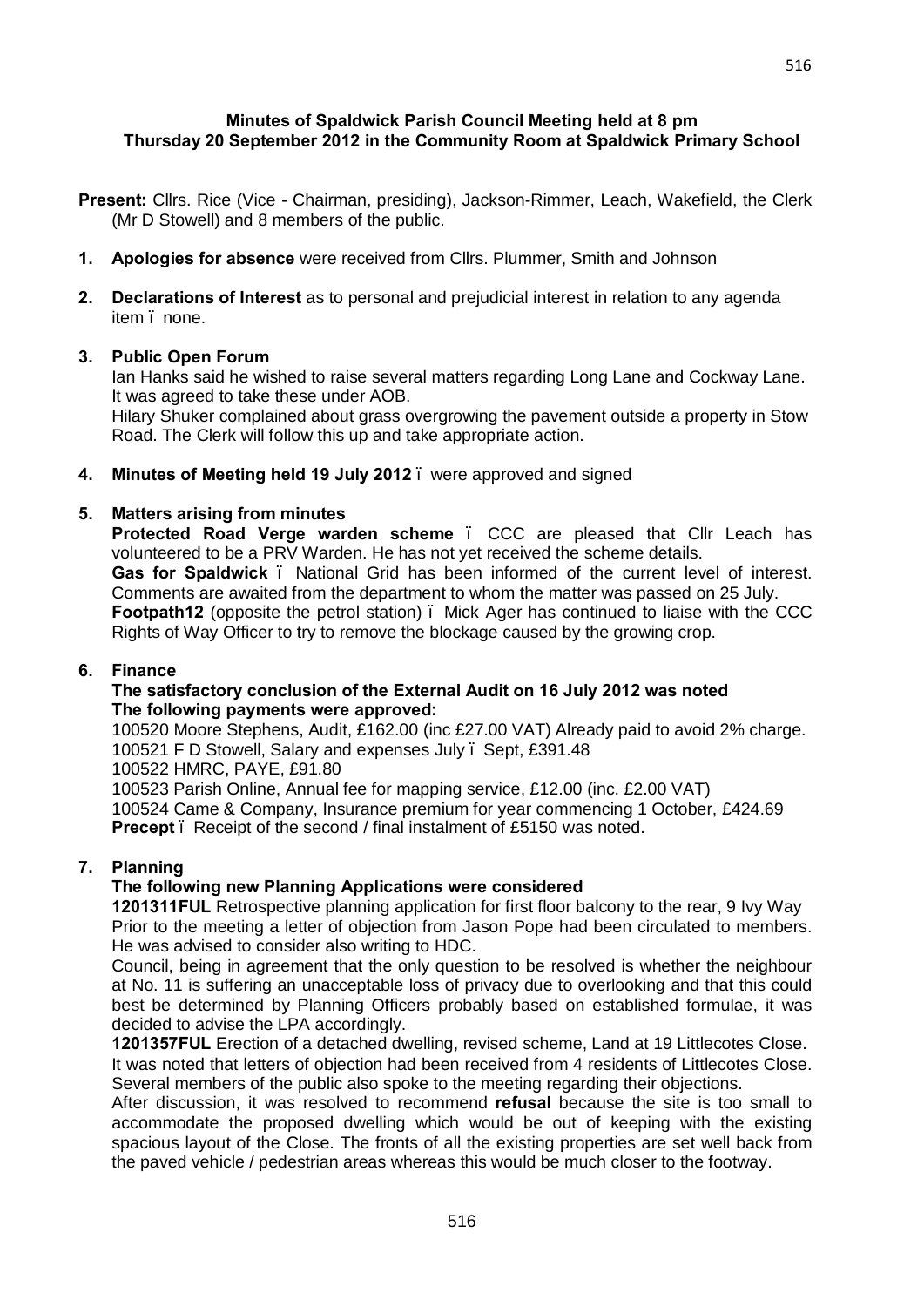517

# **The following Local Planning Authority decision was noted**

# **1200876FUL** Side and rear 2 storey extension, 8 Ferriman Road – **permission granted Woolley Hill Wind Farm**

Three representatives of the developers, RES, came to Spaldwick on Tuesday to meet the Clerk & Cllr Leach (who in the event was unable to be present) as part of a series of visits to local parishes to report on the proposed programme. In summary the programme is:

Late Spring / early Summer 2013 . Construction starts with site preparation and installation of cables to connect to the grid

Jan / Feb 2014 Turbines delivered

End of March 2014 Site operational

RES intend to produce a fact sheet shortly which will be distributed to all households in the area, possibly through Parish Magazines such as Spaldwick News. They explained that Community Organisations, including Parish Councils, in the area will be invited to submit applications for RES funding of community projects. The Community Liaison Group (CLG) will be responsible for prioritising these applications and forwarding them to RES.

Council agreed that Cllr Leach will continue as Spaldwick PC representative on the CLG. **Amendments to plans subsequent to approval**

Cllr Leach said he is not satisfied with the way changes are made to plans after they have been considered by the Parish Council or that building work is carried out in contravention of

the plans. The Clerk said anyone having such suspicions should ask him to investigate.

**8. Queen Elizabeth's Diamond Jubilee Commemoration June 2012** – progress reports 1. Making Spaldwick Bloom – Cllr Leach outlined his plans for maintenance and replanting.

2 & 3. Bench on Beltong Hill & Tree adiacent to bench at Beltong Hill

The Clerk reported that he had made no progress recently in marking out the site prior to obtaining quotes for installing the base, other than cutting back the grass etc.

**9. Inspection / Repair / Replacement of Assets** . there was no significant progress reported on the following:

**Trees on Village Green Trees / shrubs pruning, Ferriman Road public open space War Memorial refurbishment Village sign refurbishment Tree pruning, Stow Road verge and The Limes, High Street**

# **10. Correspondence**

The **Audit Commission** confirms the appointment of Littlejohn LLP as External Auditor for five years from 2012/2013, with a basic audit fee of £100 for income / expenditure band £10,001 to £25,000.

**Cambridgeshire ACRE, Localism Delivered: Autumn Free Seminar Programme 2012** Councillors to advise Clerk if interested in attending any seminars (details with agenda).

**Hunts Local Plan Seminars** – invitation was circulated by email for councillors to attend one of the meetings on 10, 12 or 19 September. In the absence of any councillor able to attend, the Clerk attended the event on 19 September.

The Clerk gave the following summary of the Plan which is being consulted upon:

Housing - The Local Plan will supersede the current Core Strategy which planned for 14000 homes in period up to 2026. 9100 have already been completed or are commitments. The new plan covers the period 2026 to 2036 and is for 7275 – 11150 homes depending on the level of economic growth (the bulk will be at Alconbury Weald and RAF Wyton). Building in smaller settlements will probably be limited as in the Core Strategy.

Neighbourhood Plans – whilst HDC is legally obliged to help any Parish / Town Council produce a Neighbourhood Plan, they believe that Local Council aims can best be met by negotiating with HDC Planning thus avoiding the extremely high costs involved.

Employment – 85ha was allocated in the Core Strategy supporting 1300 new jobs. The Alconbury Enterprise Zone will add 150ha.and up to 8000 further new jobs.